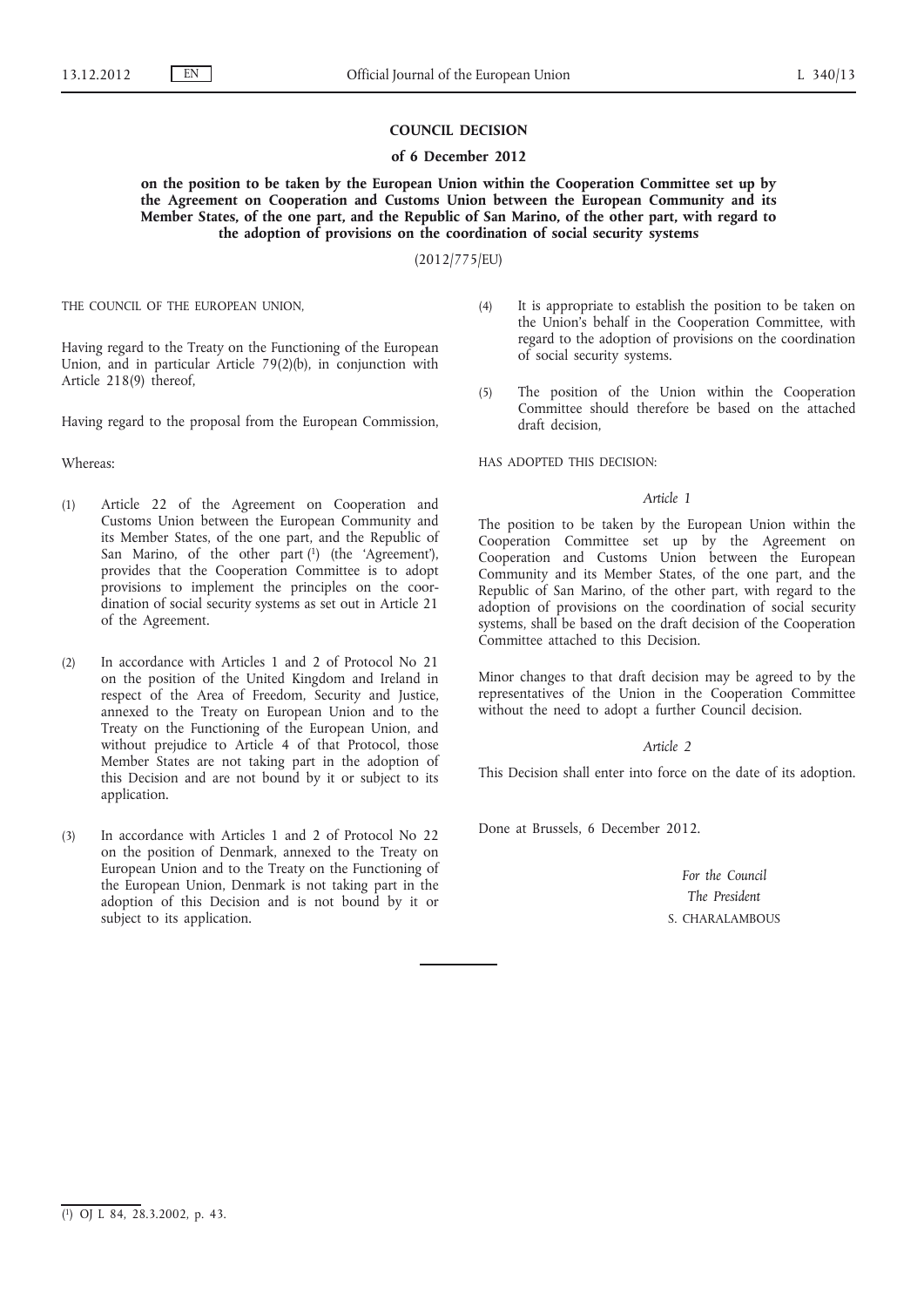#### *DRAFT*

# **DECISION No …/… OF THE EU-SAN MARINO COOPERATION COMMITTEE**

#### **of …**

#### **with regard to the adoption of provisions on the coordination of social security systems**

#### THE COOPERATION COMMITTEE,

Having regard to the Agreement on Cooperation and Customs Union between the European Community and its Member States, of the one part, and the Republic of San Marino, of the other part (1), and in particular Article 22 thereof,

Whereas:

- (1) Article 21 of the Agreement on Cooperation and Customs Union between the European Community and its Member States, of the one part, and the Republic of San Marino, of the other part (the 'Agreement') lays down the principles for the coordination of the social security systems of San Marino and the Member States.
- (2) Article 22 of the Agreement provides that the Cooperation Committee is to adopt provisions to implement those principles.
- (3) With regard to the application of the non-discrimination principle, this Decision should not give any additional rights arising from certain facts or events occurring on the territory of the other Contracting Party, where such facts or events are not taken into account under the legislation of the first Contracting Party, other than the right to export certain benefits.
- (4) In applying this Decision, the right of San Marino workers to family benefits should be subject to the condition that their family members legally reside with them in the Member State where they are employed. Where their family members legally reside in another Member State, Regulation (EU) No 1231/2010 of the European Parliament and of the Council of 24 November 2010 extending Regulation (EC) No 883/2004 and Regulation (EC) No 987/2009 to nationals of third countries who are not already covered by these Regulations solely on the ground of their nationality  $(2)$  applies. This Decision should not give any entitlement to family benefits with respect to the family members of a worker who reside in a country other than a Member State, for instance San Marino.
- (5) Regulation (EU) No 1231/2010 extends the application of the provisions of Regulation (EC) No 883/2004 of the European Parliament and of the Council of 29 April  $2004$  on the coordination of social security systems  $(3)$ and of Regulation (EC) No 987/2009 of the European Parliament and of the Council of 16 September 2009 laying down the procedure for implementing Regulation
- ( 1) OJ L 84, 28.3.2002, p. 43.
- ( 2) OJ L 344, 29.12.2010, p. 1.

(EC) No 883/2004 on the coordination of social security systems (4) to nationals of third countries who are not already covered by those provisions solely on the grounds of their nationality. Regulation (EU) No 1231/2010 already covers the principle of aggregation of insurance periods acquired by workers of San Marino nationality in the various Member States regarding entitlement to certain benefits, as set out in Article 21(2) of the Agreement.

- (6) It may be necessary to lay down special provisions which correspond to the specific characteristics of the legislation of San Marino in order to facilitate the application of the coordination rules.
- (7) In order to ensure the smooth functioning of the coordination of the social security systems of the Member States and of San Marino, it is necessary to provide for specific provisions regarding cooperation between the Member States and San Marino, as well as between the person concerned and the institution of the competent State.
- (8) Transitional provisions should be adopted in order to protect the persons covered by this Decision and to ensure that they do not lose any rights as a result of its entry into force,

HAS ADOPTED THIS DECISION:

#### PART I

#### **GENERAL PROVISIONS**

*Article 1*

#### **Definitions**

- 1. For the purposes of this Decision:
- (a) 'Agreement' means the Agreement on Cooperation and Customs Union between the European Community and its Member States, of the one part, and the Republic of San Marino, of the other part;
- (b) 'Regulation' means Regulation (EC) No 883/2004, as applicable in the Member States of the European Union;
- (c) 'implementing Regulation' means Regulation (EC) No 987/2009;
- (d) 'Member State' means a Member State of the European Union;

<sup>(</sup> 3) OJ L 166, 30.4.2004, p. 1. (4) OJ L 284, 30.10.2009, p. 1.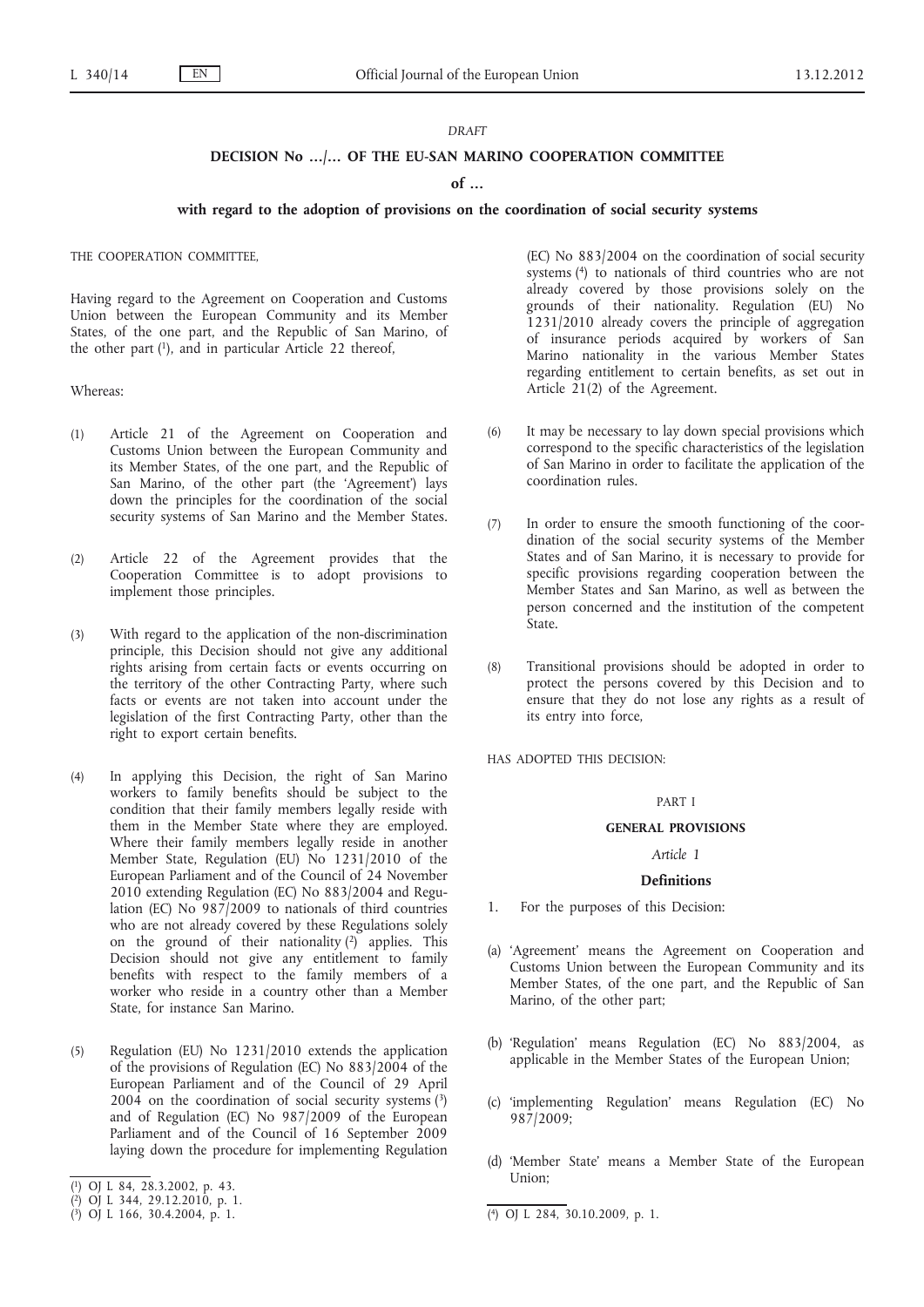- (e) 'worker' means:
	- (i) for the purposes of the legislation of a Member State, a person pursuing an activity as an employed person within the meaning of Article 1(a) of the Regulation;
	- (ii) for the purposes of the legislation of San Marino, a person pursuing an activity as an employed person within the meaning of that legislation;
- (f) 'member of the family' means:
	- (i) for the purposes of the legislation of a Member State, a member of the family within the meaning of Article 1(i) of the Regulation;
	- (ii) for the purposes of the legislation of San Marino, a member of the family within the meaning of that legislation;
- (g) 'legislation' means:
	- (i) in relation to the Member States, legislation, within the meaning of Article 1(l) of the Regulation, as applicable to the benefits covered by this Decision;
	- (ii) in relation to San Marino, the legislation, as applicable in San Marino, relating to the benefits covered by this Decision:
- (h) 'benefits' means:
	- (i) in relation to the Member States, benefits within the meaning of Article 3 of the Regulation;
	- (ii) in relation to San Marino, the corresponding benefits applying within San Marino;
- (i) 'exportable benefits' means:
	- (i) in relation to the Member States:
		- old-age pensions,
		- survivors' pensions,
		- pensions in respect of accidents at work and occupational diseases,
		- invalidity pensions relating to accidents at work and occupational diseases,

within the meaning of the Regulation, with the exception of special non-contributory cash benefits as listed in Annex X to the Regulation;

(ii) in relation to San Marino, the corresponding benefits as provided for under the legislation of San Marino, with the exception of special non-contributory cash benefits as set out in Annex I to this Decision.

Other terms used in this Decision shall have the meaning which is assigned to them:

- (a) in relation to the Member States, in the Regulation and the implementing Regulation;
- (b) in relation to San Marino, in the relevant legislation as applicable in San Marino.

## *Article 2*

#### **Persons covered**

This Decision shall apply to:

- (a) workers who are nationals of San Marino and who are, or have been, legally employed in the territory of a Member State and who are, or have been, subject to the legislation of one or more Member States, and their survivors;
- (b) the members of the family of workers referred to in point (a) provided that those family members are, or have been, legally resident with the worker concerned while the worker is employed in a Member State;
- (c) workers who are nationals of a Member State who are, or have been, legally employed in the territory of San Marino and who are, or have been, subject to the legislation of San Marino, and their survivors; and
- (d) the members of the family of workers referred to in point (c) provided that those family members are, or have been, legally resident with the worker concerned while the worker is employed in San Marino.

# *Article 3*

# **Equality of Treatment**

1. Workers who are nationals of San Marino and are legally employed in a Member State and any members of their family legally residing with them shall enjoy, with regard to benefits within the meaning of Article 1(1)(h), treatment free from any discrimination based on nationality relative to nationals of the Member States in which those workers are employed.

2. Workers who are nationals of a Member State and are legally employed in San Marino and any members of their family legally residing with them shall enjoy, with regard to benefits within the meaning of Article  $1(1)(h)$ , treatment free from any discrimination based on nationality relative to nationals of San Marino.

#### PART II

# **RELATIONS BETWEEN THE MEMBER STATES AND SAN MARINO**

# *Article 4*

#### **Waiving of residence clauses**

Exportable benefits, within the meaning of Article  $1(1)(i)$ , to which the persons referred to in Article 2(a) and (c) are entitled, shall not be subject to any reduction, modification, suspension, withdrawal or confiscation on the grounds that the beneficiary resides: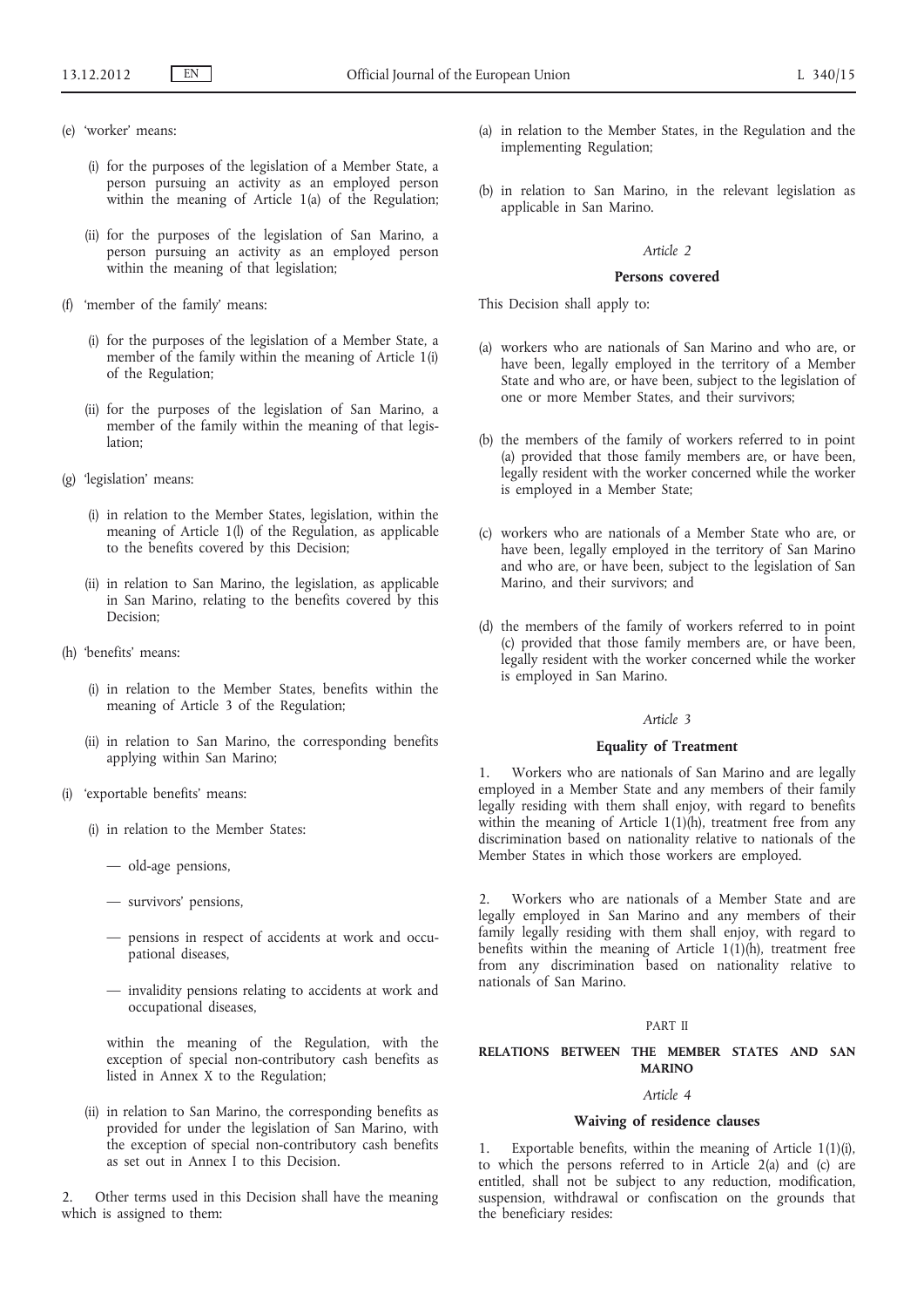- (i) for the purpose of benefits under the legislation of a Member State, within the territory of San Marino; or
- (ii) for the purpose of benefits under the legislation of San Marino, within the territory of a Member State.

2. The members of the family of a worker referred to in Article 2(b) shall be entitled to exportable benefits, within the meaning of Article  $1(1)(i)(i)$ , in the same way as the family members of a worker who is a national of the Member State concerned when those family members reside within the territory of San Marino.

3. The members of the family of a worker referred to in Article 2(d) shall be entitled to exportable benefits, within the meaning of Article  $1(1)(i)(ii)$ , in the same way as the family members of a worker who is a national of San Marino when those family members reside within the territory of a Member State.

#### PART III

#### **MISCELLANEOUS PROVISIONS**

#### *Article 5*

# **Cooperation**

1. The Member States and San Marino shall communicate to each other all information regarding changes in their legislation which may affect the implementation of this Decision.

2. For the purposes of this Decision, the authorities and institutions of the Member States and of San Marino shall lend one another their good offices and act as though implementing their own legislation. The administrative assistance given by those authorities and institutions shall, as a rule, be free of charge. However, the competent authorities of the Member States and of San Marino may agree to certain expenses being reimbursed.

3. The authorities and institutions of the Member States and of San Marino may, for the purposes of this Decision, communicate directly with one another and with the persons involved or their representatives.

4. The institutions and persons covered by this Decision shall have a duty of mutual information and cooperation to ensure the correct implementation of this Decision.

5. The persons covered by this Decision shall inform the institutions of the competent Member State or of San Marino, where the latter is the competent State, and of the Member State of residence or of San Marino, where the latter is the State of residence, as soon as possible of any change in their personal or family situation which affects their right to benefits under this Decision.

6. Failure to respect the obligation of information set out in paragraph 5 may result in the application of proportionate measures in accordance with national law. Nevertheless, those measures shall be equivalent to those applicable to similar situations under national law and they shall not make it impossible or excessively difficult in practice for claimants to exercise the rights conferred on them by this Decision.

The Member States and San Marino may provide for national provisions that establish conditions for the verification of entitlement to benefits in order to take into account the fact that the beneficiaries stay or reside outside the territory of the State where the debtor institution is located. Such provisions shall be proportionate, free from any discrimination based on nationality and shall be in accordance with the principles set out in this Decision. Such provisions shall be notified to the Cooperation Committee.

#### *Article 6*

# **Administrative checks and medical examinations**

1. This Article shall apply to the persons referred to in Article 2, in receipt of exportable benefits, within the meaning of Article  $1(1)(i)$ , as well as to the institutions in charge of the implementation of this Decision.

Where a recipient or a claimant of benefits, or a member of that person's family, stays or resides within the territory of a Member State when the debtor institution is located in San Marino, or stays or resides within the territory of San Marino when the debtor institution is located in a Member State, the medical examination shall be carried out, at the request of the debtor institution, by the institution of the beneficiary's place of stay or residence, in accordance with the procedures laid down by the legislation applied by that institution.

The debtor institution shall inform the institution of the place of stay or residence of any special requirements, if necessary, to be followed and points to be covered by the medical examination.

The institution of the place of stay or residence shall forward a report to the debtor institution that requested the medical examination.

The debtor institution shall reserve the right to have the beneficiary examined by a doctor of its choice, either in the territory where the recipient or claimant of benefits stays or resides or in the country where the debtor institution is located. However, the beneficiary may be asked to return to the State of the debtor institution only where he or she is able to make the journey without prejudice to his or her health and where the cost of travel and accommodation is paid for by the debtor institution.

3. Where a recipient or a claimant of benefits, or a member of that person's family, stays or resides in the territory of a Member State when the debtor institution is located in San Marino, or stays or resides in San Marino when the debtor institution is located in a Member State, the administrative check shall, at the request of the debtor institution, be performed by the institution of the beneficiary's place of stay or residence.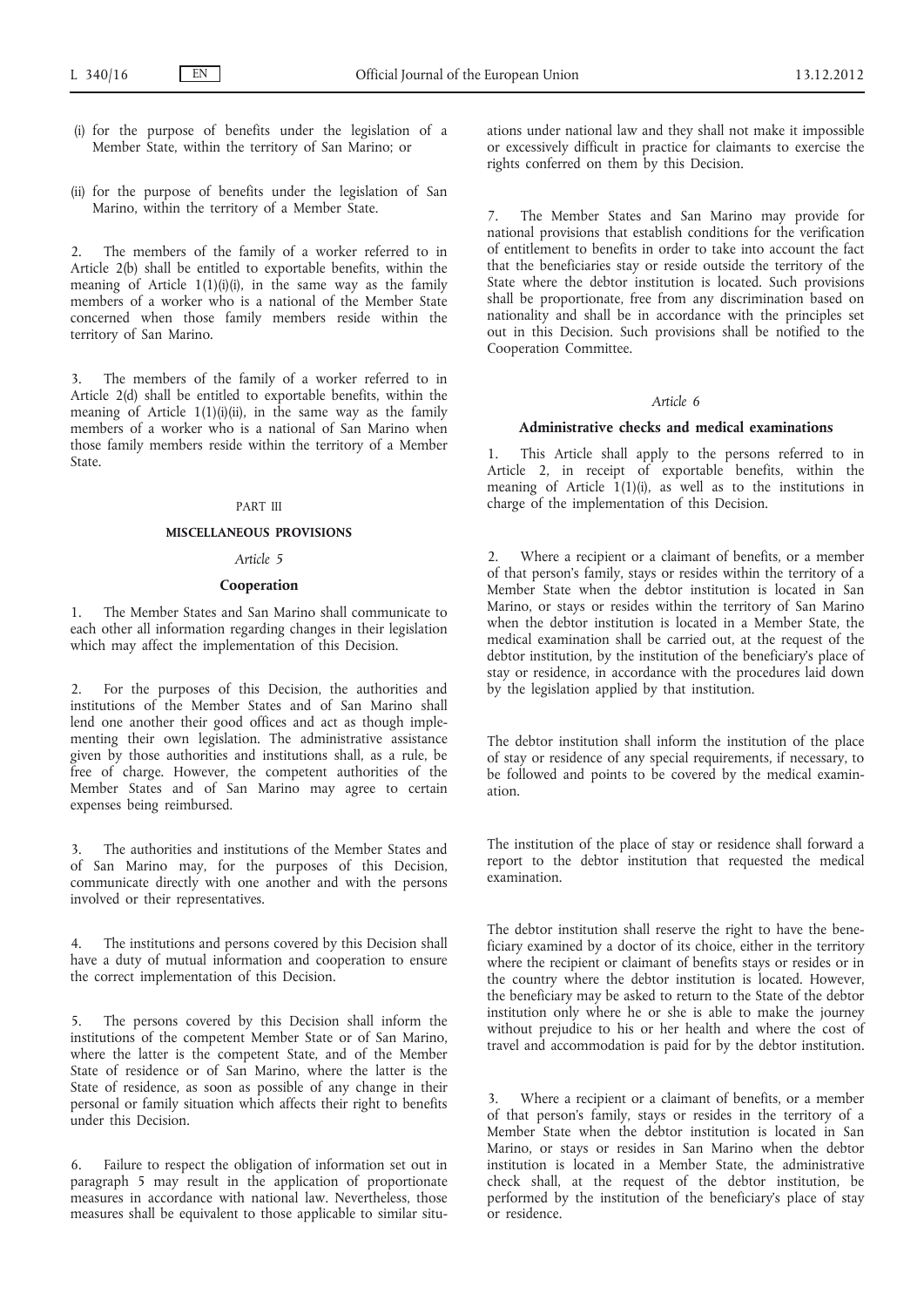The institution of the place of stay or residence shall forward a report to the debtor institution that requested the administrative check.

The debtor institution shall reserve the right to have the situation of the beneficiary examined by a professional of its choice. However, the beneficiary may be asked to return to the State of the debtor institution only where he or she is able to make the journey without prejudice to his or her health and where the cost of travel and accommodation is paid for by the debtor institution.

4. One or more Member States and San Marino may agree on other administrative provisions, subject to their informing the Cooperation Committee thereof.

5. As an exception to the principle of free-of-charge mutual administrative assistance set out in Article 5(2) of this Decision, the effective amount of the expenses of the checks referred to in paragraphs 2 and 3 of this Article shall be refunded to the institution which was requested to carry them out by the debtor institution which requested them.

#### *Article 7*

# **Application of Article 24 of the Agreement**

Article 24 of the Agreement shall apply in case either Party considers that the other Party has not complied with the obligations laid down in Articles 5 and 6.

#### *Article 8*

#### **Special provisions for the application of the legislation of San Marino**

The Cooperation Committee may, if necessary, lay down special provisions for the application of the legislation of San Marino in Annex II to this Decision.

#### *Article 9*

#### **Administrative procedures contained in existing bilateral agreements**

Administrative procedures contained in existing bilateral agreements between a Member State and San Marino may continue to apply provided that those procedures do not adversely affect the rights or obligations of the persons concerned, as set out in this Decision.

# *Article 10*

# **Agreements supplementing the administrative procedures for implementing this Decision**

One or more Member States and San Marino may conclude agreements designed to supplement the administrative procedures for implementing this Decision, especially with regard to preventing and combating fraud and error.

# PART IV

#### **TRANSITIONAL AND FINAL PROVISIONS**

# *Article 11*

#### **Transitional provisions**

1. No rights shall be acquired pursuant to this Decision for the period before its date of entry into force.

Subject to paragraph 1, a right shall be acquired under this Decision even if it relates to a contingency arising before its date of entry into force.

3. Any benefit which has not been awarded or which has been suspended by reason of the nationality or place of residence of the person concerned shall, at the request of that person, be provided or resumed with effect from the date of entry into force of this Decision, provided that the rights for which benefits were previously provided have not given rise to a lump-sum payment.

4. If a request, as referred to in paragraph 3, is submitted within two years of the date of entry into force of this Decision, the rights acquired in accordance with this Decision shall have effect from that date, and the legislation of any Member State or San Marino concerning the forfeiture or limitation of rights may not be invoked against the persons concerned.

5. If a request, as referred to in paragraph 3, is submitted after the expiry of the two-year period referred to in paragraph 4, rights not forfeited or not time-barred shall have effect from the date on which the request was submitted, subject to any more favourable provisions under the legislation of any Member State or of San Marino.

#### *Article 12*

# **Annexes to this Decision**

1. The Annexes to this Decision constitute an integral part thereof.

2. At the request of San Marino or of the European Union, the Annexes may be amended by a decision of the Cooperation **Committee** 

#### *Article 13*

## **Entry into force**

This Decision shall enter into force on the day following that of its publication in the *Official Journal of the European Union*.

Done at,

*For the Cooperation Committee The President*